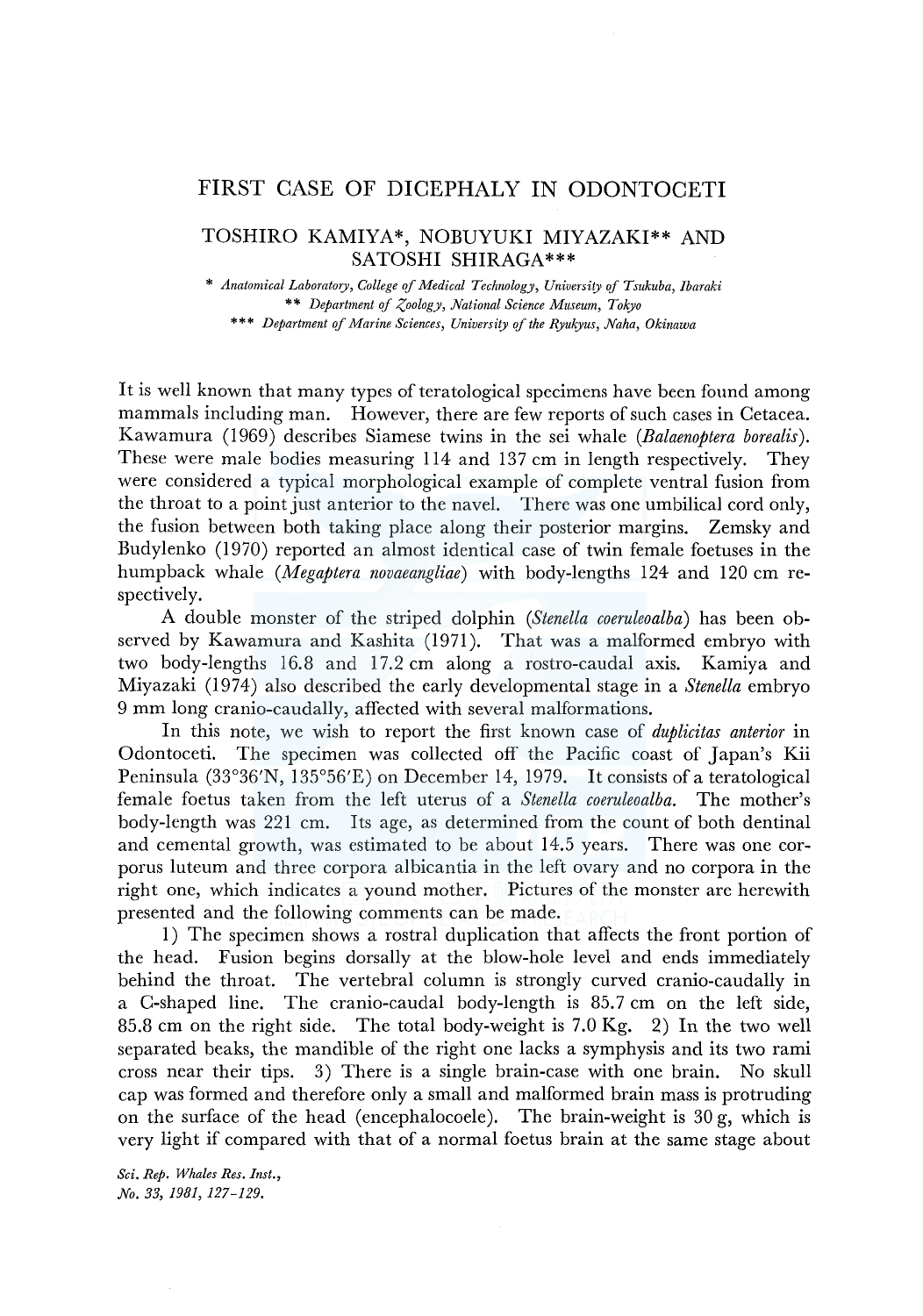## 128 ]' i¥11Y八, i¥11Y Kl ND SHI R G A



Fig. 1. Dorsal view of the striped dolphin dicephalic foetus. Note the two wellseparated beaks and the encephalocoele immediately behind the blow-hole. White arrows show the positions of the eyes on the lateral facies.

250 g. On the abnormal hemispherical surface of the brain, one can see some gyri (Fig. 1). 4) An eye can be seen on the lateral side of each head just behind the oral angle. After dissection along the medial line of fusion, we found two other eye-bals embedded on each head. All those eye-balls show an almost normal size. The specimen thus has four eyes. 5) Fig. 2 shows a dorsal X-ray photograph in which one can see a petrous bone in normal position on each side, paired nasal bones, maxillar bones, one foramen magnum, etc. but no skull-cap as already mentioned. Tooth formation in the upper and lower jaws was progressing well. 6) Other parts of the external structures show no conspicuous differences from a normal foetus in either shape or size. For example, there are a pair of flippers, a tail and an umbilical cord on the abdomen, etc. 7) The visceral organs in the thoraco-abdominal cavities show an almost normal organ formation in comparison with the same stage of a normal foetus, except for some irregular shapes caused by the pressure of the curved vertebral column. In each oral cavity, one finds an abnormal small tongue-like muscular mass.

This teratological specimen can thus be characterized as a dicephaly, diprosopy and tetraophthalmy case in the dolphin. The specimen has not yet been finely dissected. The anatomical details of its internal organs, currently under investigation, will be reported elsewhere in a journal for morphological research.

> Sci. Rep. Whales Res. Inst., No. 33, 1981